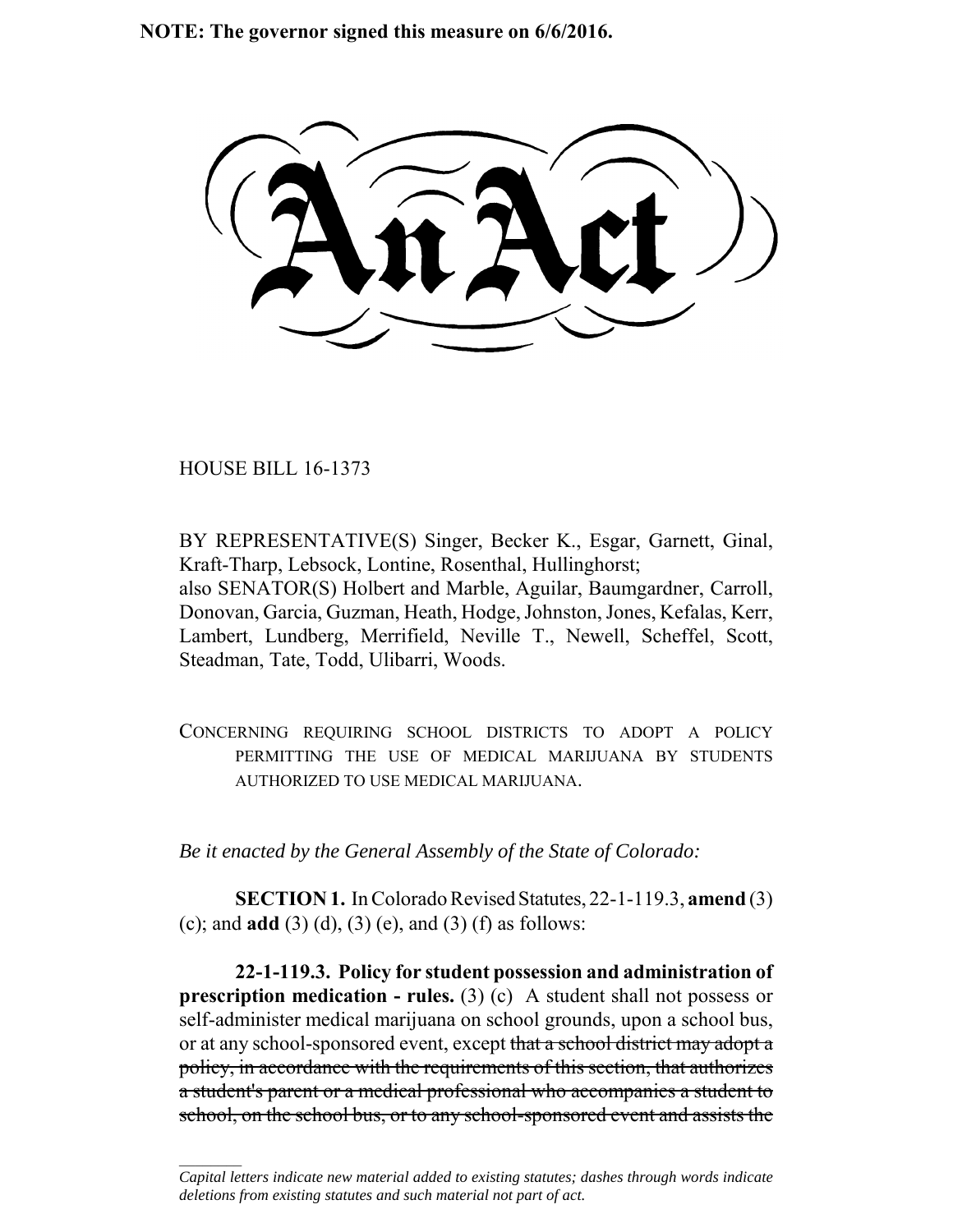student with the administration of medical marijuana to possess and administer medical marijuana to the student in an appropriate location on school grounds, upon a school bus, or at any school-sponsored event. A policy permitting a parent or medical professional to administer medical marijuana to a student must require that the student hold a valid recommendation for medical marijuana, that the administering parent be the student's primary caregiver or that the administering medical professional be employed specifically to assist the student in administering medical marijuana, and that the location and method of administration of medical marijuana does not create significant risk to other students AS PROVIDED FOR IN PARAGRAPH (d) OF THIS SUBSECTION (3).

(d) (I) (A) A PRIMARY CAREGIVER MAY POSSESS, AND ADMINISTER TO A STUDENT WHO HOLDS A VALID RECOMMENDATION FOR MEDICAL MARIJUANA, MEDICAL MARIJUANA IN A NONSMOKEABLE FORM UPON THE GROUNDS OF THE PRESCHOOL OR PRIMARY OR SECONDARY SCHOOL IN WHICH THE STUDENT IS ENROLLED, OR UPON A SCHOOL BUS OR AT A SCHOOL SPONSORED EVENT. THE PRIMARY CAREGIVER SHALL NOT ADMINISTER THE NONSMOKEABLE MEDICAL MARIJUANA IN A MANNER THAT CREATES DISRUPTION TO THE EDUCATIONAL ENVIRONMENT OR CAUSES EXPOSURE TO OTHER STUDENTS.

(B) AFTER THE PRIMARY CAREGIVER ADMINISTERS THE MEDICAL MARIJUANA IN A NONSMOKEABLE FORM, THE PRIMARY CAREGIVER SHALL REMOVE ANY REMAINING MEDICAL MARIJUANA IN A NONSMOKEABLE FORM FROM THE GROUNDS OF THE PRESCHOOL OR PRIMARY OR SECONDARY SCHOOL, THE SCHOOL BUS, OR SCHOOL SPONSORED EVENT.

(II) NOTHING IN THIS SECTION REQUIRES THE SCHOOL DISTRICT STAFF TO ADMINISTER MEDICAL MARIJUANA.

(III) A SCHOOL DISTRICT BOARD OF EDUCATION OR CHARTER SCHOOL MAY ADOPT POLICIES REGARDING WHO MAY ACT AS A PRIMARY CAREGIVER PURSUANT TO THIS PARAGRAPH (d) AND THE REASONABLE PARAMETERS OF THE ADMINISTRATION AND USE OF MEDICAL MARIJUANA IN A NONSMOKEABLE FORM UPON THE GROUNDS OF THE PRESCHOOL OR PRIMARY OR SECONDARY SCHOOL IN WHICH THE STUDENT IS ENROLLED, OR UPON A SCHOOL BUS OR AT A SCHOOL SPONSORED EVENT.

(IV) THIS PARAGRAPH (d) DOES NOT APPLY TO A SCHOOL DISTRICT

## PAGE 2-HOUSE BILL 16-1373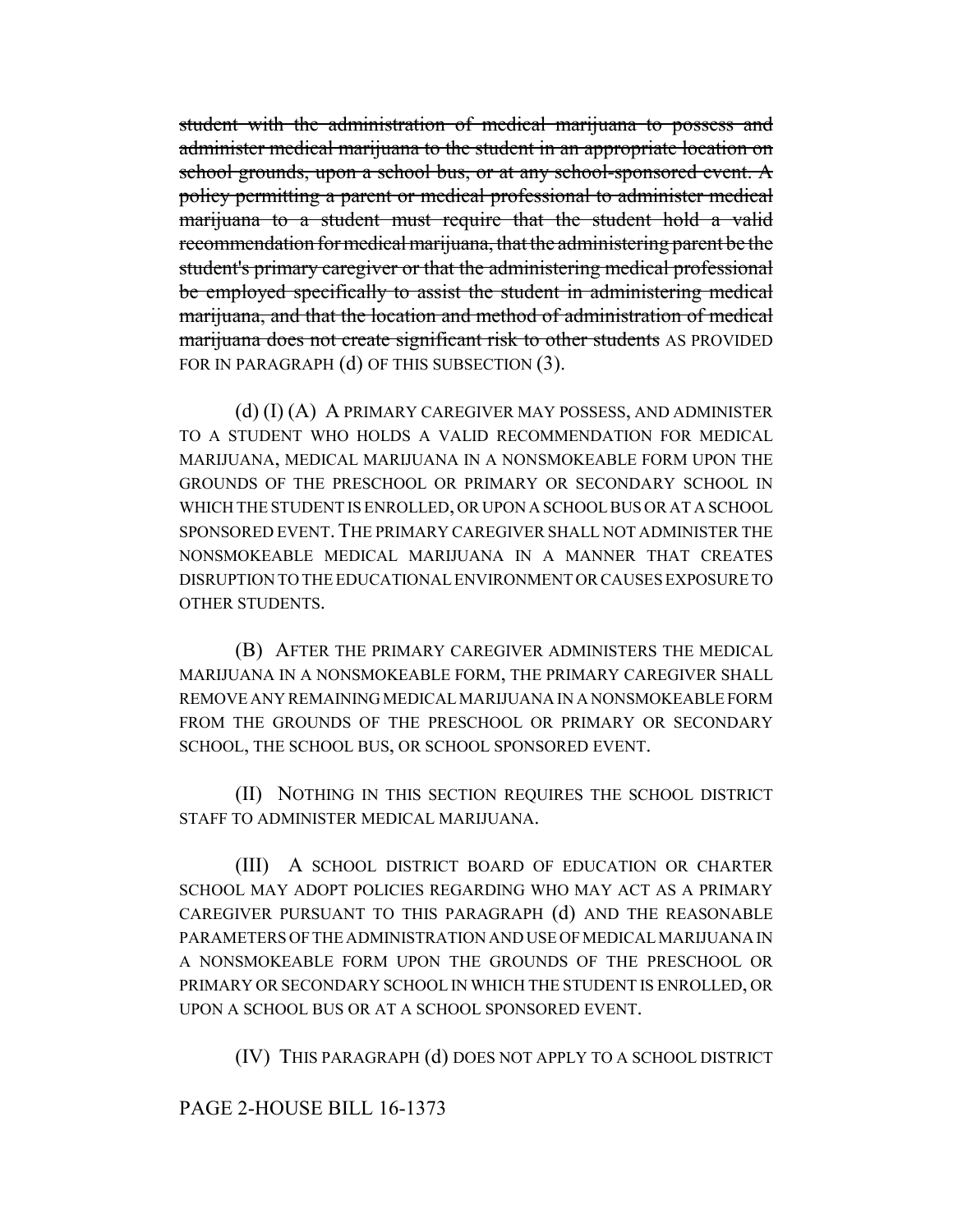(A) THE SCHOOL DISTRICT OR CHARTER SCHOOL LOSES FEDERAL FUNDING AS A RESULT OF IMPLEMENTING THIS PARAGRAPH  $(d)$ ;

(B) THE SCHOOL DISTRICT OR CHARTER SCHOOL CAN REASONABLY DEMONSTRATE THAT IT LOST FEDERAL FUNDING AS A RESULT OF IMPLEMENTING THIS PARAGRAPH (d); AND

(C) THE SCHOOL DISTRICT OR CHARTER SCHOOL POSTS ON ITS WEBSITE IN A CONSPICUOUS PLACE A STATEMENT REGARDING ITS DECISION NOT TO COMPLY WITH THIS PARAGRAPH (d).

(V) STUDENT POSSESSION, USE, DISTRIBUTION, OR SALE OR BEING UNDER THE INFLUENCE OF A CANNABINOID PRODUCT INCONSISTENT WITH THIS PARAGRAPH (d) IS NOT PERMITTED.

(VI) THIS PARAGRAPH (d) SHALL BE KNOWN AS "JACK'S LAW".

(e) NOTWITHSTANDING THE PROVISIONS OF SECTION 22-33-106 (1) (d) (II), A SCHOOL DISTRICT OR CHARTER SCHOOL MAY NOT DISCIPLINE A STUDENT WHO HOLDS A VALID RECOMMENDATION FOR MEDICAL MARIJUANA SOLELY BECAUSE THE STUDENT REQUIRES MEDICAL MARIJUANA IN A NONSMOKEABLE FORM AS A REASONABLE ACCOMMODATION NECESSARY FOR THE CHILD TO ATTEND SCHOOL.

(f) A SCHOOL DISTRICT OR CHARTER SCHOOL MAY NOT DENY ELIGIBILITY TO ATTEND SCHOOL TO A STUDENT WHO HOLDS A VALID RECOMMENDATION FOR MEDICAL MARIJUANA SOLELY BECAUSE THE STUDENT REQUIRES MEDICAL MARIJUANA IN A NONSMOKEABLE FORM AS A REASONABLE ACCOMMODATION NECESSARY FOR THE CHILD TO ATTEND SCHOOL.

**SECTION 2.** In Colorado Revised Statutes, 25-1.5-106, **amend**  $(12)$  (b) (IV) as follows:

**25-1.5-106. Medical marijuana program - powers and duties of state health agency - rules - medical review board - medical marijuana program cash fund - subaccount - created - repeal.** (12) **Use of medical marijuana.** (b) A patient or primary caregiver shall not:

PAGE 3-HOUSE BILL 16-1373